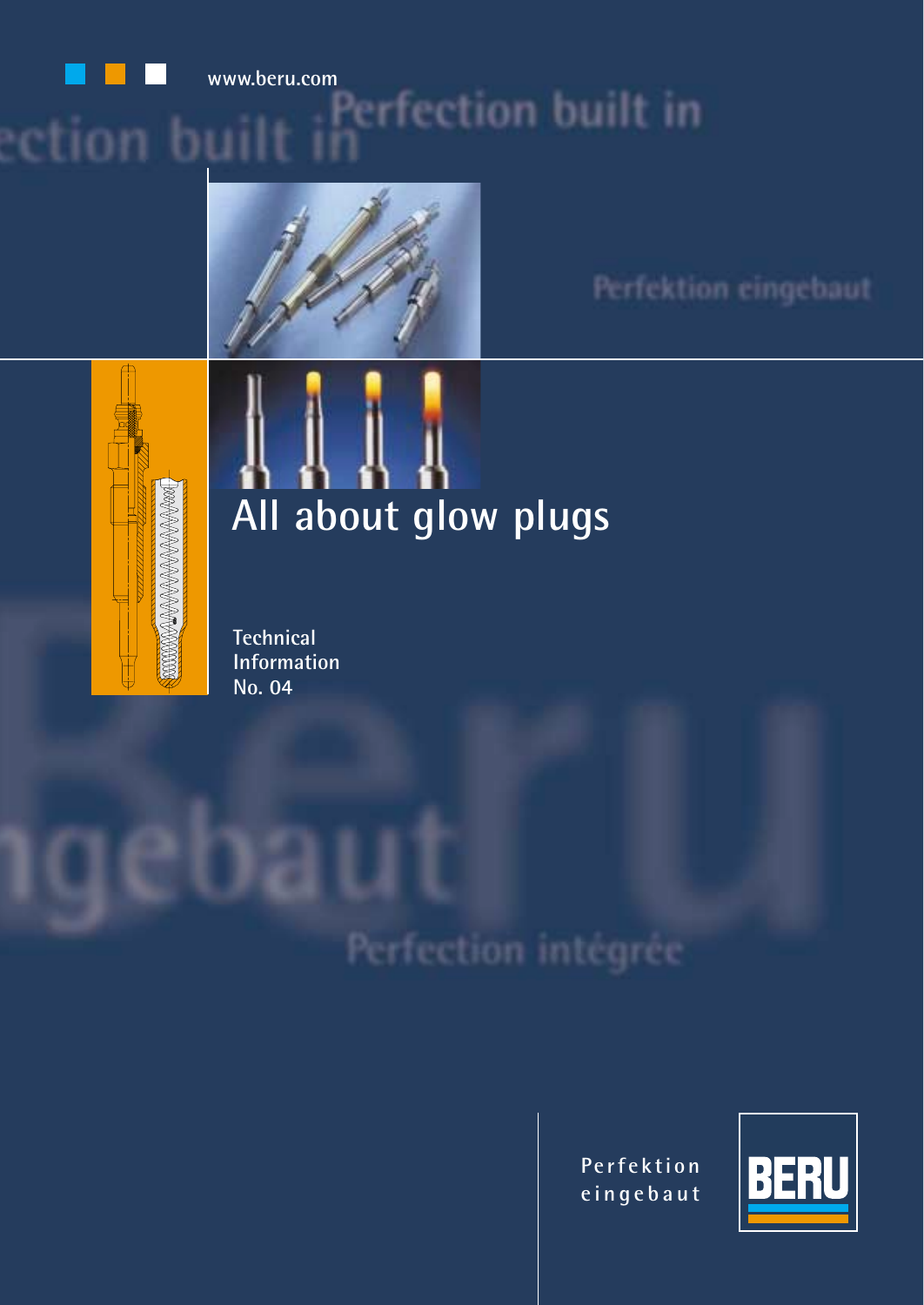### **Table of contents**



| The diesel engine                        | 3               |
|------------------------------------------|-----------------|
| <b>Function</b>                          | 3               |
| Cold start                               | 3               |
| Injection                                | $\overline{4}$  |
| Self-regulating sheathed glow plugs      | 5               |
| Requirements placed in modern glow plugs | 5               |
| <b>Structure and functions</b>           | 6               |
| Afterglow-compatible glow plugs (GN)     | $7 - 8$         |
| The Beru Instant Start System (ISS)      | 9               |
| Glow plug technologies of the future     | 10 <sup>1</sup> |
| <b>Beru quality</b>                      | $11 - 12$       |
| Reasons for glow plugs to fail           | 13              |
| Tips for the garage                      | $14 - 15$       |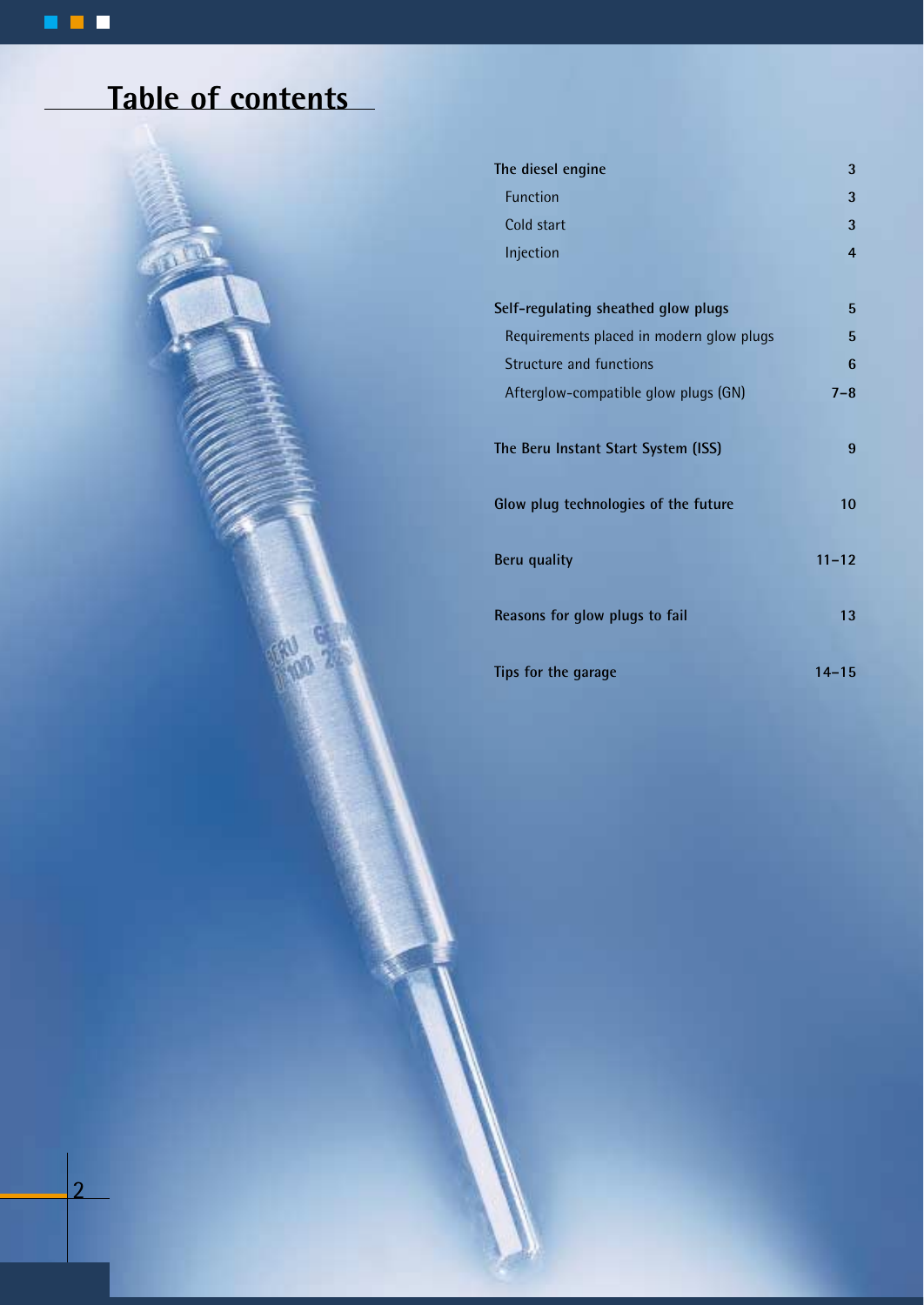### **The Diesel Engine**

*Function*

Diesel engines are self-igniting, or in other words: the injected fuel ignites without an ignition spark being necessary. The work cycle is triggered in three stages:

- 1. Pure air is sucked in first.
- 2. This air is compressed to 30–55 bar heating it up to 700–900 °C.
- 3. Diesel fuel is injected into the combustion chamber. The high temperature of the compressed air triggers selfignition, the interior pressure rises and the engine performs its work.

Compared to gasoline engines, self-igniters require more elaborate injection systems and engine structures. The first diesel engines were not particularly comfortable or fast drive units. When cold, the hard combustion sequence made them very loud. They were characterised by a higher performance weight, a lower performance per litre of capacity and poorer acceleration behaviour. All of these disadvantages have been eradicated by continual development of the injection technology and the glow plugs. Diesel is now regarded as an equal or better drive source.

#### *Cold start*

Cold starts are all starting procedures in which the engine and the medium are not at operating temperature. The lower the temperature, the worse the conditions for fast ignition and complete, eco-friendly combustion. In order to ensure that the start does not take an inordinate period of time or may indeed be impossible at lower temperatures, aids are used to support the cold start. They compensate the poorer starting conditions and initiate the punctual and even ignition for stable combustion.

One component of the cold start support is the glow plug. Thermal energy, generated by electricity, flows into the combustion chamber to create the ideal ignition conditions for the injected fuel. If an engine has a divided combustion chamber, it is indispensable as a cold start aid in order to ensure starts in frequent temperature ranges of 10-30 °C. Due to the considerable deterioration of the start quality at temperatures below freezing point, the glow plug is also used for diesel engines with direct injection.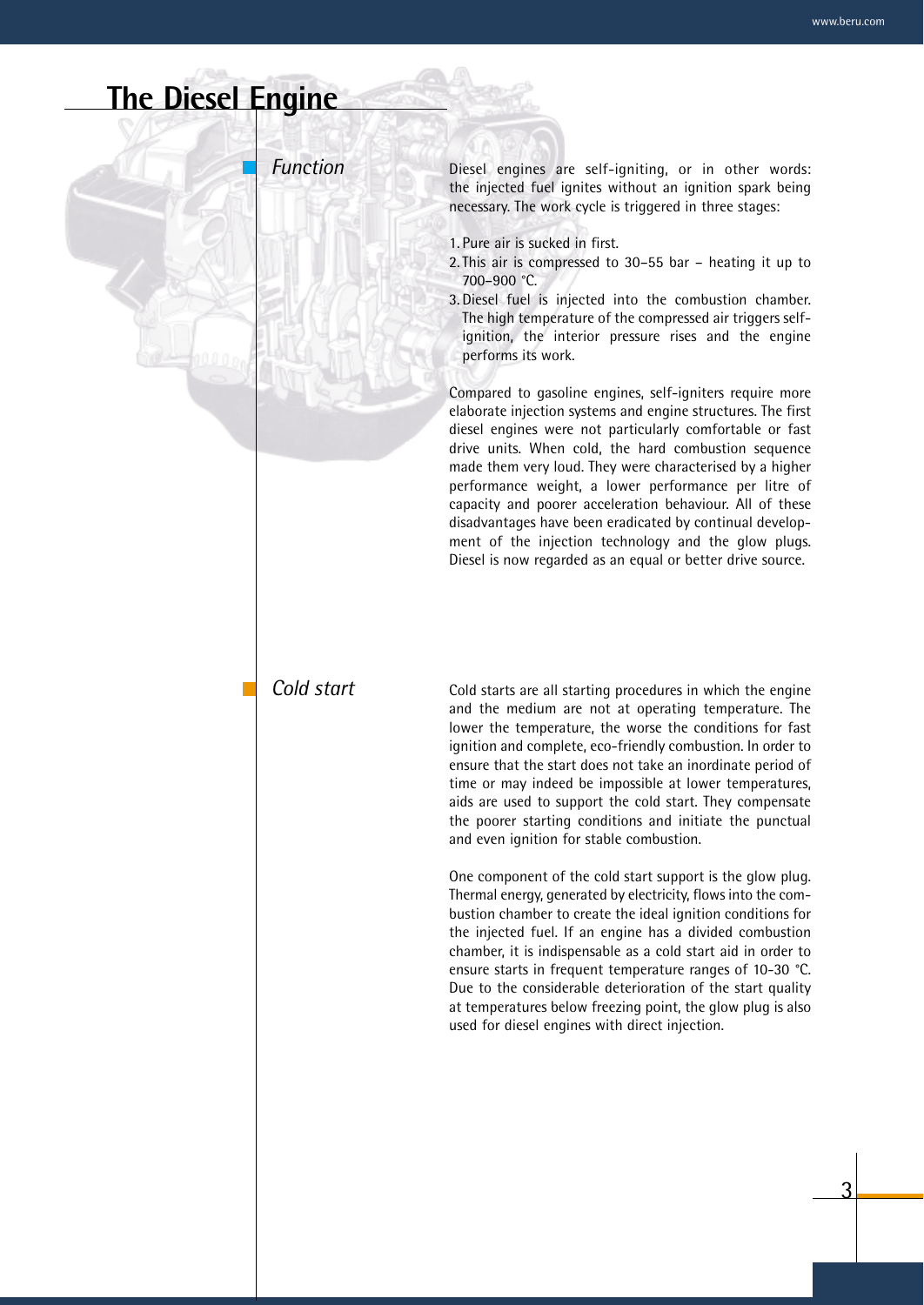*Injection systems*

 $\Box$ 

Diesel engines have the following injection systems, depending on the structure and arrangement of the combustion chamber:

- 1. Pre-chamber systems
- 2. Turbulence chamber method
- 3. Direct injection

Glow plugs are required in all systems - so that the injected fuel can evaporate and ignite in the fuel-air mixture on the hot surface of the plug.

In this system the combustion chamber has two parts: the pre-chamber and the main combustion chamber. They are connected by several drill holes (shot channels). A part of the compressed air is pressed into the pre-chamber during the compression cycle. Just before the upper dead centre is reached, fuel is injected through a nozzle directly into the pre-chamber of the corresponding piston. The injected fuel combusts partially there. The high temperature this generates ensures a speedy rise in pressure. The entire contents of the pre-chamber are therefore blown through the shot channels into the main combustion chamber, where actual combustion takes place.

The ball-shaped turbulence chamber is arranged in the cylinder head separate from the main combustion chamber. A shot channel with a large diameter connects the main combustion chamber and the turbulence chamber with each other. During the compression cycle, the shot channel in the turbulence chamber causes the incoming air to rotate heavily. The diesel fuel is injected into this rotating air. Combustion starts in the turbulence chamber and then spreads to the main combustion chamber. While driving, the temperature of the compressed air is sufficiently high for self-ignition. However, this is insufficient to start the engine, specifically if the outside temperatures are low.

In diesel direct injection (fuel-air distribution), the fuel is injected at high pressure through a multi-hole nozzle and into the intake air and is therefore atomised, whereby the formation of a mixture is supported by a corresponding design of the piston floor. The cold intake air heats up very quickly during the start due to the high compression. The heating rod protrudes into the main combustion chamber. In principle, the glow plug in a direct injection engine has the same function as in combustion engines: It provides an ignition aid at the start. The heating rod in modern sheated glow plugs reaches a temperature in excess of 1,000 °C in only a few seconds.

The following applies to cold starts in general: Cold incoming air leads to lower temperatures at the end of compression. The lower starting revolutions are more serious, however. Due to the long dwell of the load, the pressure and temperature loss is much higher than in neutral revolutions, for example.



**Pre-chamber system**



**Turbulence chamber method**

**Direct injection**



*1 Injection nozzle*

- *2 Glow plug*
- *3 Pre-chamber*
- *4 Turbulence chamber*
- *5 Combustion camber*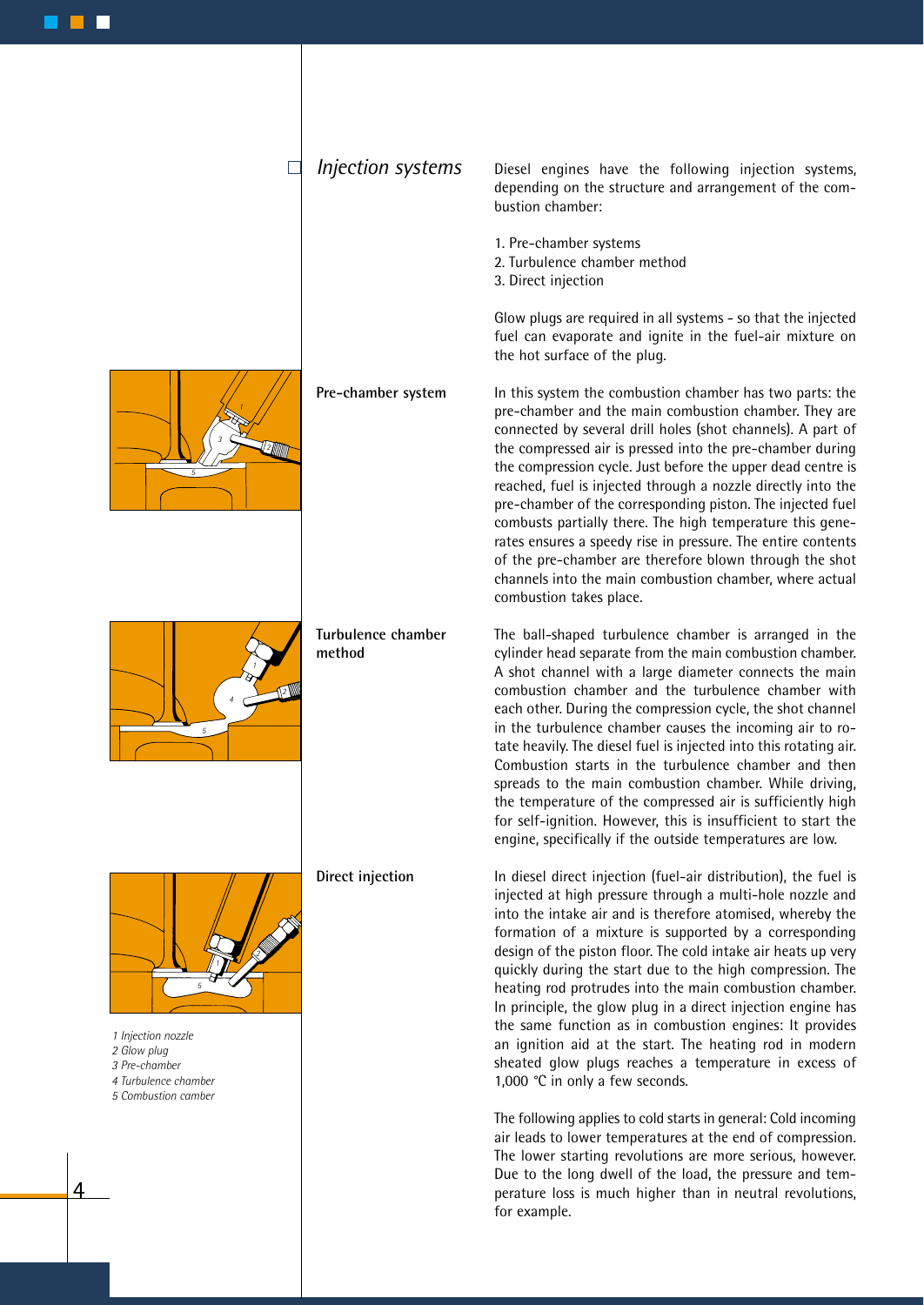5

### **Self-Regulating sheathed Glow Plugs**



*Requirements placed in modern glow plugs* **Short heating time** Glow plugs must ensure a high temperature to support ignition in as short a time as possible - and must maintain this temperature regardless of, or align it to suit, the ambient conditions.

**Compact form**

**Exact alignment to suit the combustion chamber**

**Sufficient glowing** 

**volume**

sufficient space for injection nozzles and glow plugs. Modern diesel engines with common rail or pump-nozzle injection systems and 4-valve technology can only offer limited space, however. This means: The space required by the glow plug must be minimised, which leads to a very thin and long form. Beru glow plugs are now in use that have the glow tube diameter reduced to 3 mm.

Up until now, diesel engines have worked mainly as direct injection engines with 2 valves and have therefore offered

Ideally, the tip of the glow plug is located right on the edge of the mixture turbulence - however, it must also protrude sufficiently into the combustion chamber or pre-chamber. This is the only way for it to provide the heat right where it is needed. It must not protrude too far into the combustion chamber, as this would otherwise disturb the preparation of the injected fuel and also the formation of a combustible mixture of air and fuel. This would lead to an increased emission of exhaust gas.

In addition to the glow plug, the injection system also plays a significant role in cold starts. A system must be optimised for cold starts in terms of injection time, quantity and mixture formation, combined with the right position and temperature design of the glow plug, to ensure good cold start behaviour. Further, the glow plug must not be "blown cold" by the increased movement of air in the combustion chamber once the engine has started. There are very high wind speeds around the glow plug, especially in pre-chamber and turbulence chamber engines. In this environment, the glow plug can only function if it has sufficient reserves; i.e. if there is sufficient glowing volume in order to deliver immediate heat to the cold zone.

The glow plugs developed by Beru satisfy all these demands perfectly. Beru engineers cooperate closely with the automobile industry in the development of the engines. The results: eco-friendly, fast diesel start in 2-5 seconds (even shorter in connection with the Instant Start System ISS), secure start down to -30 °C, smooth and enginefriendly engine start, up to 40 % less carbon emission in the warm run phase with after-glow compatible plugs (more on this from page 7).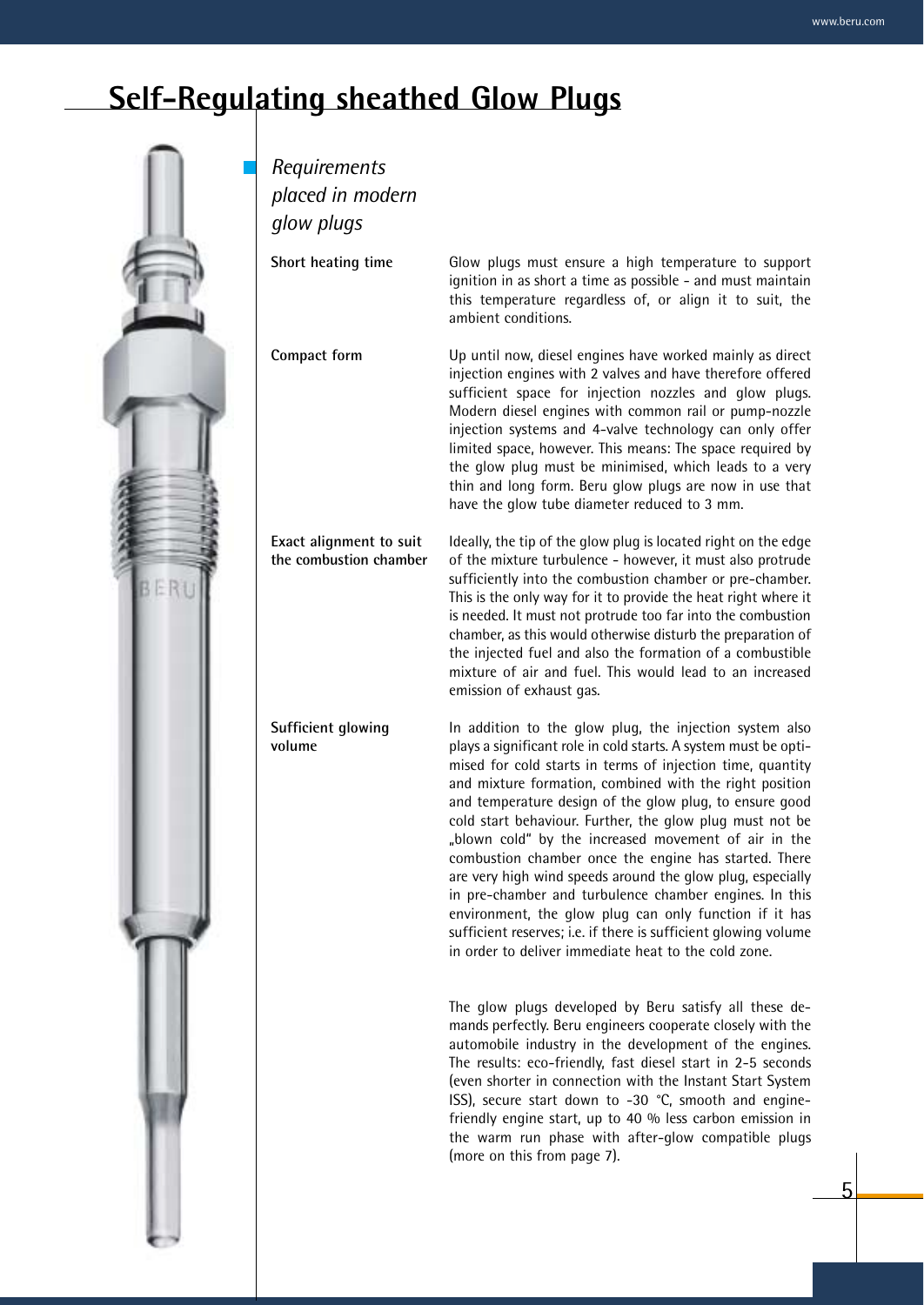

*Structure and* 

*function*

*Structure of a self regulating quickstart sheathed glow plug.*

6

#### The Beru sheathed glow plug consists mainly of the plug body, the heating rod with the heating and regulating coil and the connection bolts. The non-corrosive glow tube is pressed into the housing gas tight. Additionally, the plug is sealed to the connecting point by an O-ring or a plastic part. The glow plugs take their electrical energy from the battery. An electronic glow time control device deals with the control.

The basic principle of a modern glow plug is the combination of a heating and a regulating coil to create one single resistance element. The heating coil is made of highly temperature-resistant material whose electrical resistance is effectively independent of the temperature. It forms the heating zone together with the front part of glow tube. The regulating coil is attached to the conductive connection bolt; its resistance is characterised by a large temperature coefficient.

The entire coil is packaged tightly in a compressed, electrically insulating ceramic powder that conducts heat very well. During mechanical compression, the powder is pressed so tightly together that the coil rests as if it were cast in cement. This makes it so stable that the thin wires of the heating and regulating coil can permanently stand up to all oscillation. Although the individual coils are only several tenths of a millimetre from each other, they cannot join together - and most certainly cannot cause a shortcircuit with the glow tube, which would destroy the plug.

The heating times and glow temperatures of the plug can be changed using different materials, lengths, diameters and wire thickness of the heating and regulating coils, thus matching the requirements of the different engine types.

Strong current flows through the connecting bolt and the regulating coil to the heating coil at the start of preheating. It heats up quickly and makes the heating zone glow. The glow spreads rapidly - the heating rod is glowing right up close to the plug body after 2-5 seconds. This raises the temperature of the regulating coil even more, which was already hot due to the electric current. Consequently, electrical resistance rises and the current is reduced to such an extent that the glow tube cannot be damaged. This means that the glow plug cannot overheat.

If no start takes place, the glow time control device switches the glow plug off after a certain period.

An alloy is used in Beru glow plugs; its resistance grows with the temperature. This means that the regulating coil can be designed in such a way that it permits greater current to pass into the heating coil at the start than it does once the target temperature has been reached. This means that the start temperature is reached faster, and remains safely within the permitted range due to the greater controls.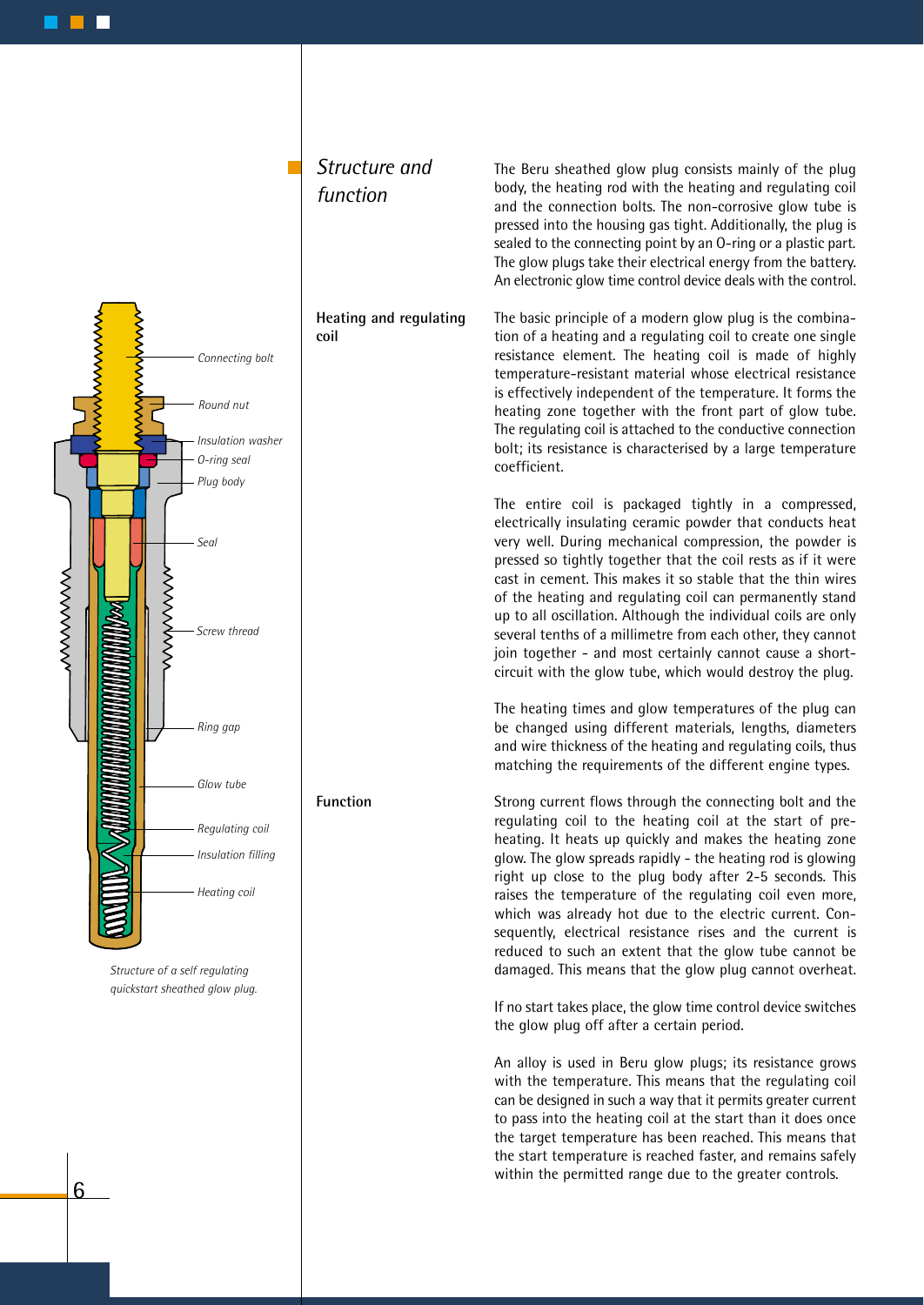#### *Afterglow-compatible sheathed glow plugs (GN)*



 $\Box$ 

*Circuit principle of an afterglowcompatible glow plug with four parallel rapid heating sheathed glow plugs and a temperature sensor.*

**Protection against overheating**

Older vehicles are generally equipped with glow plugs that only glow before and during the start phase. They are characterised by the abbreviation GV. Modern diesel cars generally run with GN glow plugs. They are fitted with the innovative 3-phase glow system. This means they glow

- before the start,
- during the start phase,
- after the start and
- during engine operation (in boost operation).

The electronically controlled pre-glow starts when the ignition key is turned on; if the outside temperatures are normal, it takes 2-5 seconds before the engine is ready to start. The afterglow phase lasts up to 3 minutes after the engine has started in order to minimise the pollutant and noise emission.

The engine operating state is recorded by measuring the cooling water temperature, for example. The afterglow process takes until the cooling water temperature reaches 70 °C, or it is deactivated after a period specified in the code field. Afterglow does not take place if the temperature of the cooling water is already over 70 °C at the start.

Self-controlling glow plugs protect themselves against overheating by restricting the flow of electricity from the battery to the plug as the temperature increases. However, when the engine is running, the voltage rises to such a level that glow plugs that are not designed for the latest technology burn out. In addition, the plugs carrying current are exposed to high combustion temperatures after the start and are therefore heated up from inside and outside. The afterglow-compatible Beru glow plugs remain functioning at full generator voltage. Although their temperature rises sharply, the new regulating coil keeps them at a steady, maintained temperature, which is below that of the non afterglow-compatible plugs.

**Important:** Only GN plugs must be installed in a glow system that was designed for GN glow plugs - GV glow plugs may be damaged in a very short time.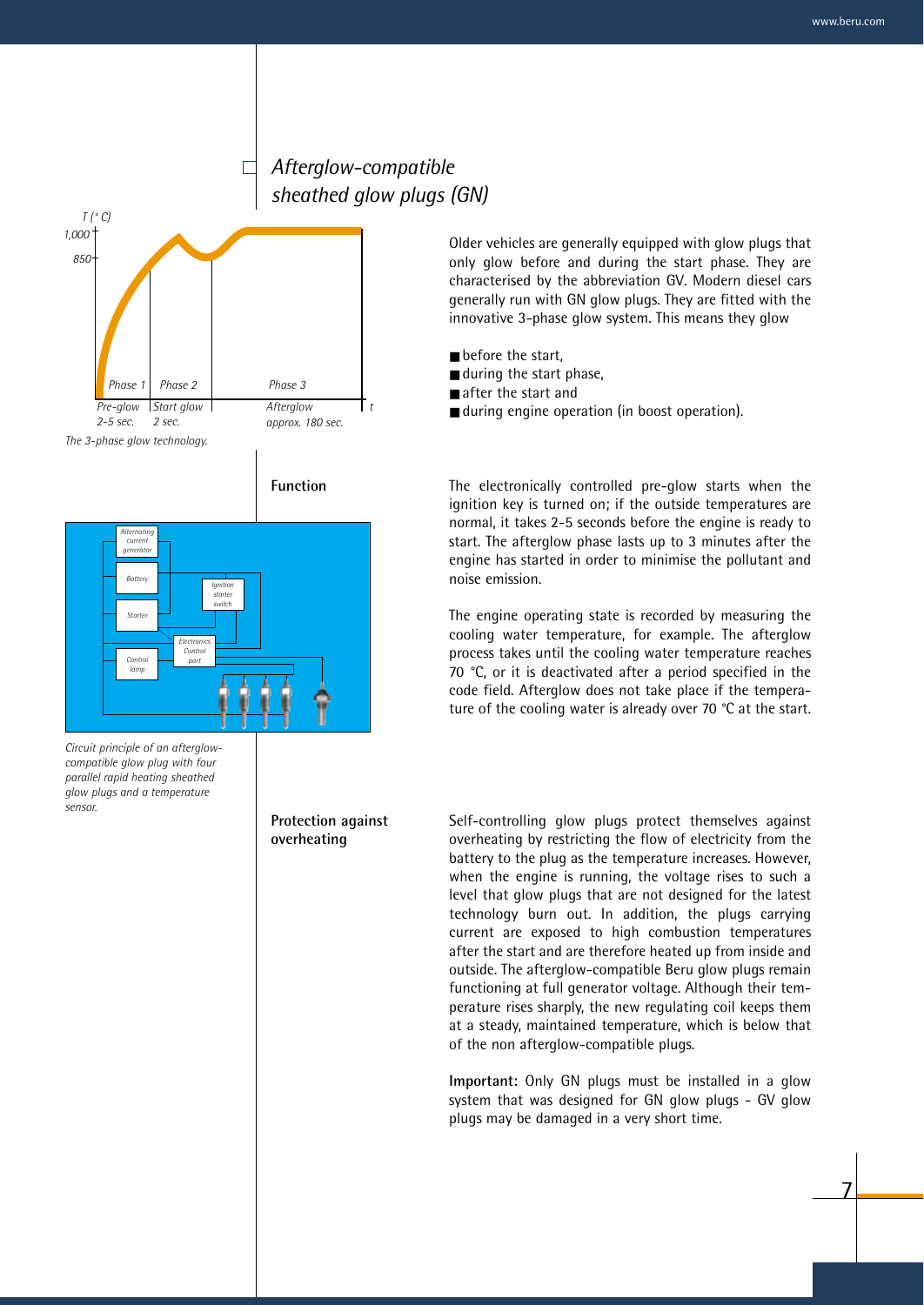

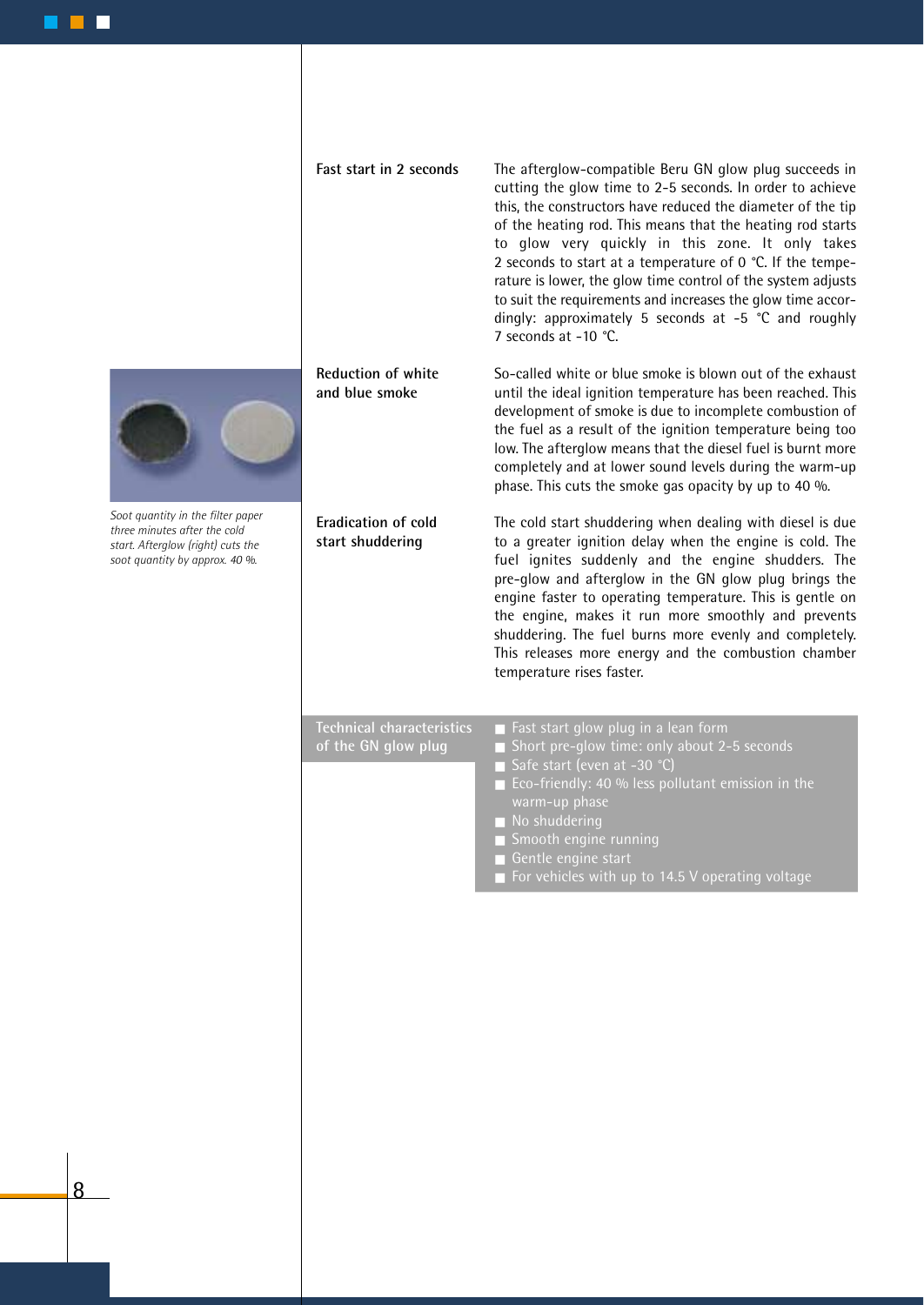### **The Beru Instant Start System (ISS)**



*Inner structure of the self-controlling standard glow plug SR (left) and the performance-optimised glow plug of the ISS (right).*



*Electronically controlled glow system ISS: Control device and glow plugs.*



*The Beru Instant Start System enables "gasoline engine key start" of the self-ignition.*

**System concept**

The biggest challenge was to enable a key start for diesel vehicles just like for gasoline engines. The solution for the Beru engineers: the Instant Start System ISS.

The Beru ISS consists of an electronic glow plug control device and performance-optimised glow plugs with a reduced heating time of no more than 2 seconds - compared to 5 seconds in standard glow plugs. They require considerably less energy in the heating and in the balancing phase. Performance semiconductors are used in the control device as switches to control the glow plugs; they replace the previously used electromechanical relays.

Compared to the traditional self-controlling glow plug, the coil combination of the performance-optimised glow plug of the ISS is much shorter and the glowing part is reduced to roughly a third. This corresponds with the part of the heating rod that protrudes into the combustion chamber in engines with direct injection.

**Electronic control**

During the compression phase while the engine is running, the glow plug is cooled by load change and the flow of air. The temperature of the glow plug falls with increasing speed and constant glow plug voltage and injection volume. With increasing injection volume and constant voltage and speed the temperature of the glow plug rises.

These effects can be compensated using the electronic control device: the optimum effective voltage for the current operating point is fed to the glow plugs. This means that the glow plug temperature can be controlled in dependence on the operating mode. In addition, the combination of the low voltage glow plug and the electronic control device is used to heat up the glow plug extremely quickly. This takes place by applying the entire on-board network voltage to the glow plug for a predefined period before the cycle then switches to the required effective voltage. This means that the previously standard pre-glow period is reduced to a maximum of 2 seconds, even during the lowest temperatures.

The system is so effective that the glow plug takes hardly any more voltage from the on-board network than it requires. As each glow plug in the ISS is controlled by a separate performance semiconductor, the current can be monitored individually in each glow circuit. This enables individual diagnosis of each plug.

**Technical characteristics of the ISS**

- Extremely fast warm-up time: 1,000 °C reached inside of 2 seconds
- Low power requirements (important particularly in engines with 8 cylinders or more)
- 
- diate glow

- Numerous diagnosis functions
- Immediate stable neutral and clean load acceptance
- Minimised pollutant emission (satisfies EURO-IV standard)
	- Designed specifically for diesel engines with direct
- On-board diagnosis-compatible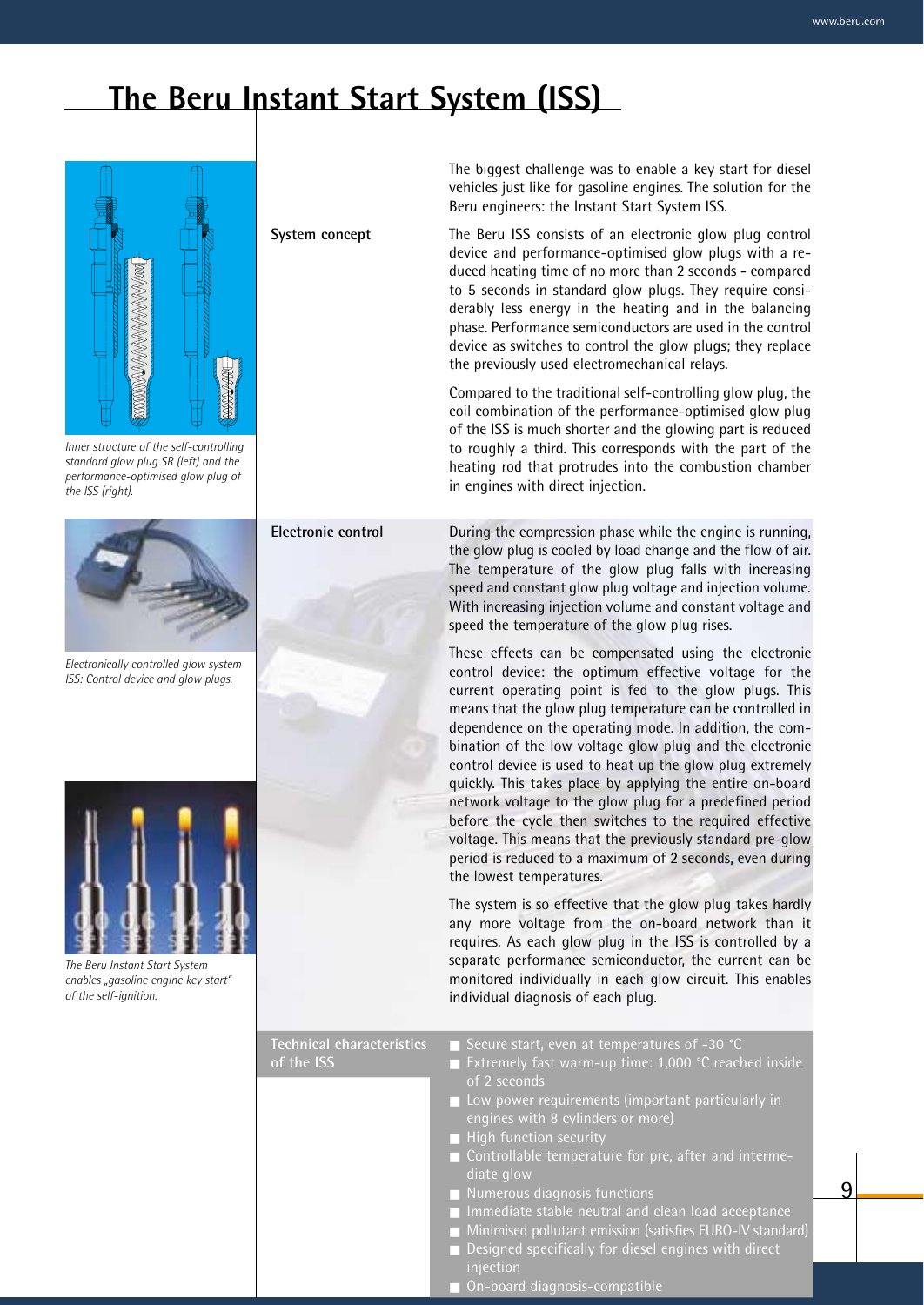### **Glow plug technologies of the future**

**Combined systems**

Glow plugs are the right starting aid to guarantee a fast start of the diesel engine with the lowest possible strain on the on-board network. In addition, the electrical heating flanges that are used mainly in heavy commercial vehicles also have potential for personal vehicle use:

- to avoid warm-up emission
- to increase smooth engine running
- to improve the load acceptance

A combination of both systems is conceivable - for a fast start with minimal emissions and maximum smooth running - especially with a view to the fact that the statutory regulations on emission values are being tightened continually.



**Ionic current measurement** The glow plug can be used to measure the ionic current in diesel engines due to its good position. Accordingly, it is not necessary to introduce an additional probe into the combustion chamber. If the heating rod of the glow plug body is insulated and voltage is applied, an electric field forms around the tip of the glow plug in the combustion chamber. The charge of the particles in this field leaks out of the electrodes. With a suitable circuit, this current can

Possible areas of application:

control device in a treated form.

- Identification of combustion interruption
- Equation of cylinders in terms of the start of combustion and the balancing of tolerances in the injection and suction system

be measured, amplified and finally transferred to the engine

- Satisfaction of OBD requirements through direct feedback from the combustion chamber
- Compensation of differing fuel qualities

Electronically controlled systems will gradually replace the self-regulating glow plugs. Intensive research is being carried out on the development of suitable systems that do not require any complex calculation of the control output in dependence on the engine parameters. In the future, the upstream engine control device will only communicate the glow requirements to the glow control device in the form of a target value; the glow control device then applies the required voltage to the glow plug. Special glow plugs will be developed for this purpose, which are able to report back to the glow time control device a stable temperature signal than can be analysed easily.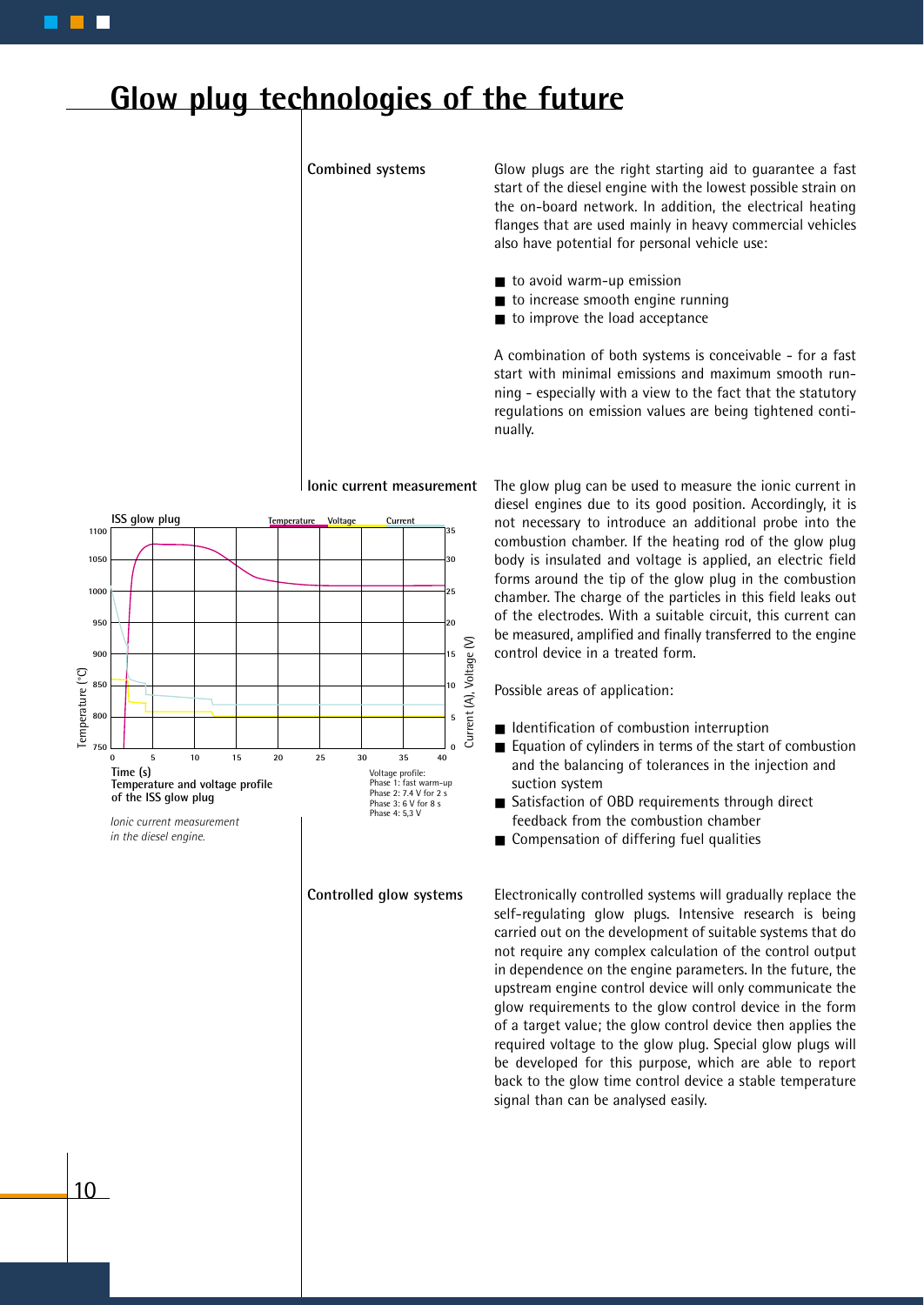### **Beru Glow Plugs: 5-fold security for top quality**

| 1. | with automobile manu-<br>facturers                                                | Created in close cooperation Beru is not only included in the design of the glow plugs<br>right from the start as a specialist for cold starting diesel<br>engines and as a development partner of the automobile<br>industry, it is also onsite in the development of new engines.<br>This enables exact coordination of the installment situation<br>of the glow plug in the engines - and the Beru engineers<br>have precise information about which parameters are<br>particularly important or which performance reserves the<br>new glow plug must have.                                                                                                                                                                                                                                                                    |
|----|-----------------------------------------------------------------------------------|-----------------------------------------------------------------------------------------------------------------------------------------------------------------------------------------------------------------------------------------------------------------------------------------------------------------------------------------------------------------------------------------------------------------------------------------------------------------------------------------------------------------------------------------------------------------------------------------------------------------------------------------------------------------------------------------------------------------------------------------------------------------------------------------------------------------------------------|
|    | 2. Manufactured according<br>to ISO standards                                     | Beru glow plugs are designed according to ISO standards<br>7578 and 6550. These standards regulate the dimensions<br>and tolerances of the geometry, the sealing angle, the key<br>width and the heating rod diameter, etc.                                                                                                                                                                                                                                                                                                                                                                                                                                                                                                                                                                                                       |
|    | 3. Developed according to<br>the tender specifications<br>of the vehicle industry | Beru glow plugs meet the tender specifications of the<br>vehicle industry, which are different depending on the<br>vehicle manufacturer. For example, between 10,000 and<br>25,000 cycles are demanded as permanent run.                                                                                                                                                                                                                                                                                                                                                                                                                                                                                                                                                                                                          |
|    |                                                                                   | In addition, Beru glow plugs undergo test cycles in the cold<br>chamber. In addition, there are tests of resistance to envi-<br>ronmental influences, contact substances, additives and<br>engine detergents.                                                                                                                                                                                                                                                                                                                                                                                                                                                                                                                                                                                                                     |
|    | 4. Subjected to special Beru<br>tests                                             | Beru glow plugs are subjected to special test cycles that<br>are designed especially to suit the practical demands of<br>daily running and garage repair, for example in the simu-<br>lation of plug-in termination and disconnect forces or fast<br>overload tests. The testers show no mercy in these fast<br>overload tests: Every test subject must still function<br>perfectly, even after 3,000 cycles.                                                                                                                                                                                                                                                                                                                                                                                                                     |
|    | 5. Manufactured according<br>to state of the art<br>production methods            | There are special demands linked to the production of the<br>modern glow plugs for diesel engines with direct injection,<br>as they are extremely long and slim. The diameter of the<br>glow tube must suit the combustion chamber precisely. The<br>glow tip must protrude into the combustion chamber to<br>the exact, specified length - the only way to ensure that no<br>additional, harmful exhaust gases form due to the turbu-<br>lence. The temperature behaviour of the glow plug must<br>also be aligned precisely to suit the structure of the com-<br>bustion chamber - and the power consumption of the<br>glow plugs must be tailor-made to suit the installed<br>on-board network. These slim glow plugs can only be<br>manufactured in the demanded quality on production<br>systems such as those used by Beru. |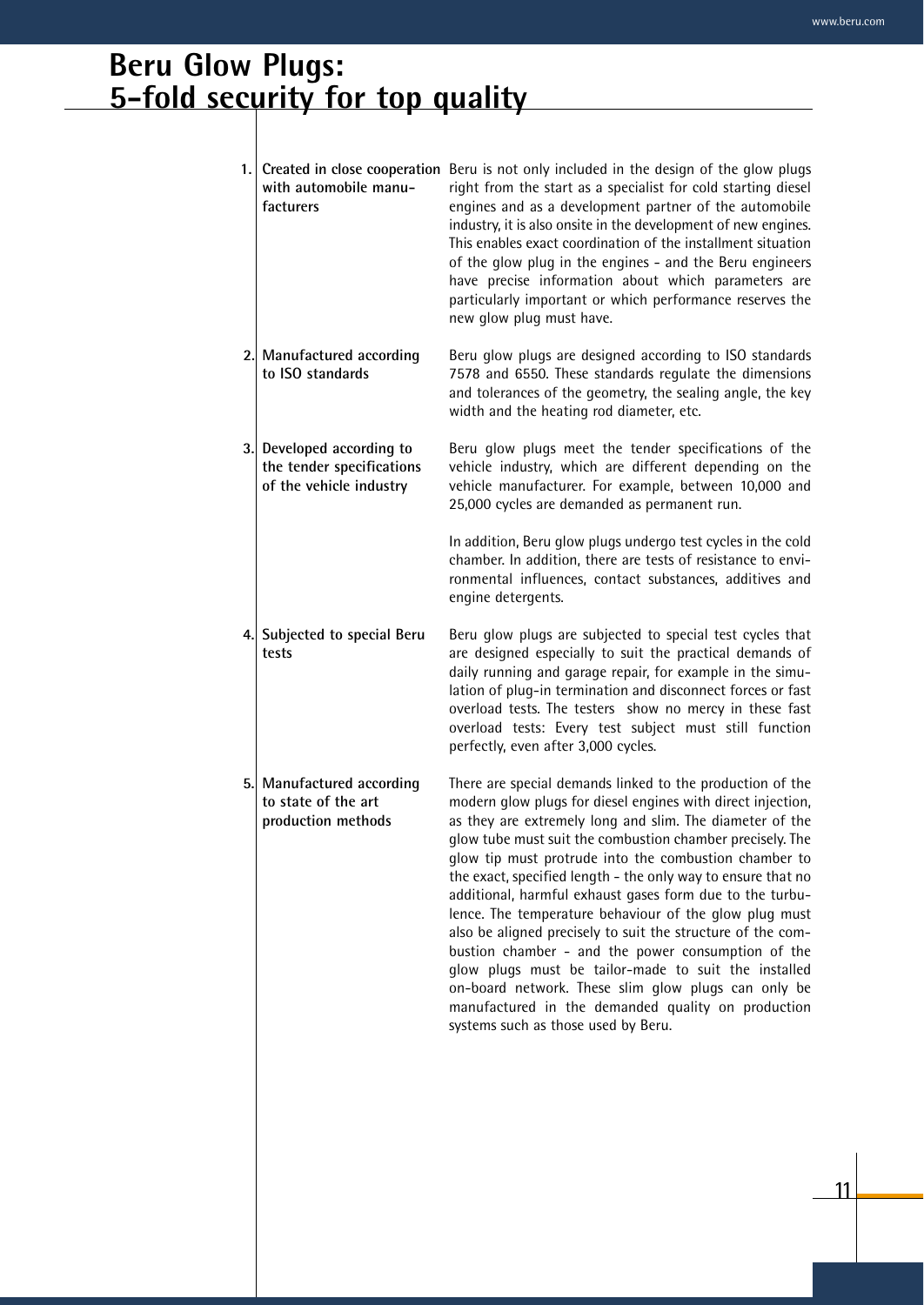### **Stay away from the cheap constructions**



12

**2-coil look, but only 1-coil technology**

**Heating rod filling with low-quality insulating powder**

**The heating coil is not centred and crimped on the connection pin**

**Insufficient contacting**

**Glow tube is not welded precisely**

Only a 2-coil glow plug can satisfy the demands of automobile manufacturers for short warm-up times and temperature resistance. Since the second coil is not easily visible from the outside, some manufacture safe the so called regulating-coil. The lack of control of the glow current, the start puts inordinate load on the battery - and as the warm-up is not achieved in the prescribed time, the vehicle starts with difficulty or not at all. (See figure 3.)

Instead of the magnesium oxide powder that Beru uses and that compresses firmly and is dried before being filled, cheap glow plugs use loose insulation powder that in some cases is contaminated and is filled without drying. The fatal consequence: The powder expands strongly the first time it glows and the glow tube balloons. The glow plug can then only be removed if the whole cylinder head is dismantled! (See figure 9.)

This is also a sign of product quality: The connection pin can only be centred and crimped precisely using state of the art production machines. Dubious manufacturers are satisfied simply inserting the heating coil on the connection pin. However, this cannot satisfy the demand for absolute protection against short circuits. (See figures 5 and 13.)

In low-quality glow plugs, the position of the catch tappets does not satisfy the OE requirements. Although the connection seems similar to that of original glow plugs, the contact does not catch properly. This cannot guarantee an electrical connection to the glow plug. Sometimes costs are even cut on the material of the connecting parts - and the contacting loses out. (See figure 16.)

Many cheap producers do not have the technology to weld a glow tube precisely. The consequence: Hairline cracks in the glow tube - which leads to insufficient insulation, which again may cause short circuits.

| How to recognise low quality<br>glow plugs                                                                              |                                                                             |                                                         |                                                                                                                                                   |
|-------------------------------------------------------------------------------------------------------------------------|-----------------------------------------------------------------------------|---------------------------------------------------------|---------------------------------------------------------------------------------------------------------------------------------------------------|
| <b>Symptom</b>                                                                                                          | Danger                                                                      | Symptom                                                 | Danger                                                                                                                                            |
| Simple insulation                                                                                                       | Not waterproof                                                              | Tip of glow tube bent, heating                          | Ageing, shorter service life                                                                                                                      |
| 2 Filling with low-quality<br>magnesium powder                                                                          | Poor insulation, expansion of the<br>glow tube                              | rod too thin<br>Heating coil not designed<br>12         | Battery overload due to excessive                                                                                                                 |
| 3 2-coil technology required,<br>but only one coil is installed                                                         | Characteristic profile does not con-<br>form to manufacturer's instructions | correctly                                               | power consumption, which leads to<br>a threat of the glow time control<br>device contacts burning out:                                            |
| 4 Wall thickness is not even                                                                                            | The glow burns out                                                          |                                                         | This cuts service life or prevents                                                                                                                |
| 5 The coil is slanted in the<br>glow pipe                                                                               | Short circuit                                                               | Heating coil is installed at a                          | proper functions<br>Short circuit                                                                                                                 |
| 6 Glow tube is not centred and<br>cannot run smoothly. The<br>glow plug is slanted in the<br>pre- or turbulence chamber | The glow plug is "shot down" by<br>the injection jet and burns out          | slant<br>Cone does not suit cylinder<br>14<br>head      | Insulation problem, destroyed<br>cylinder head                                                                                                    |
| 7 Heating rod with hairline cracks                                                                                      | <b>Burns out</b>                                                            | 15 Surface without surface<br>protection                | Rusting in the drill hole                                                                                                                         |
| 8/9 Heating rod tip filled with<br>uncompressed and/or moist<br>magnesium powder                                        | Short circuit, expansion of the<br>glow tube, shorter service life          | Threaded sheath is only<br>inserted                     | Loosening and interruption of the<br>flow of current, loose contact                                                                               |
| Point drilled, not properly<br>welded                                                                                   | <b>Burns out</b>                                                            | Protrusion does not meet<br>manufacturer's instructions | If protrusion is too long: The glow<br>plug is "shot down" by the injection<br>jet and burns out. If it is too short:<br><b>Problems starting</b> |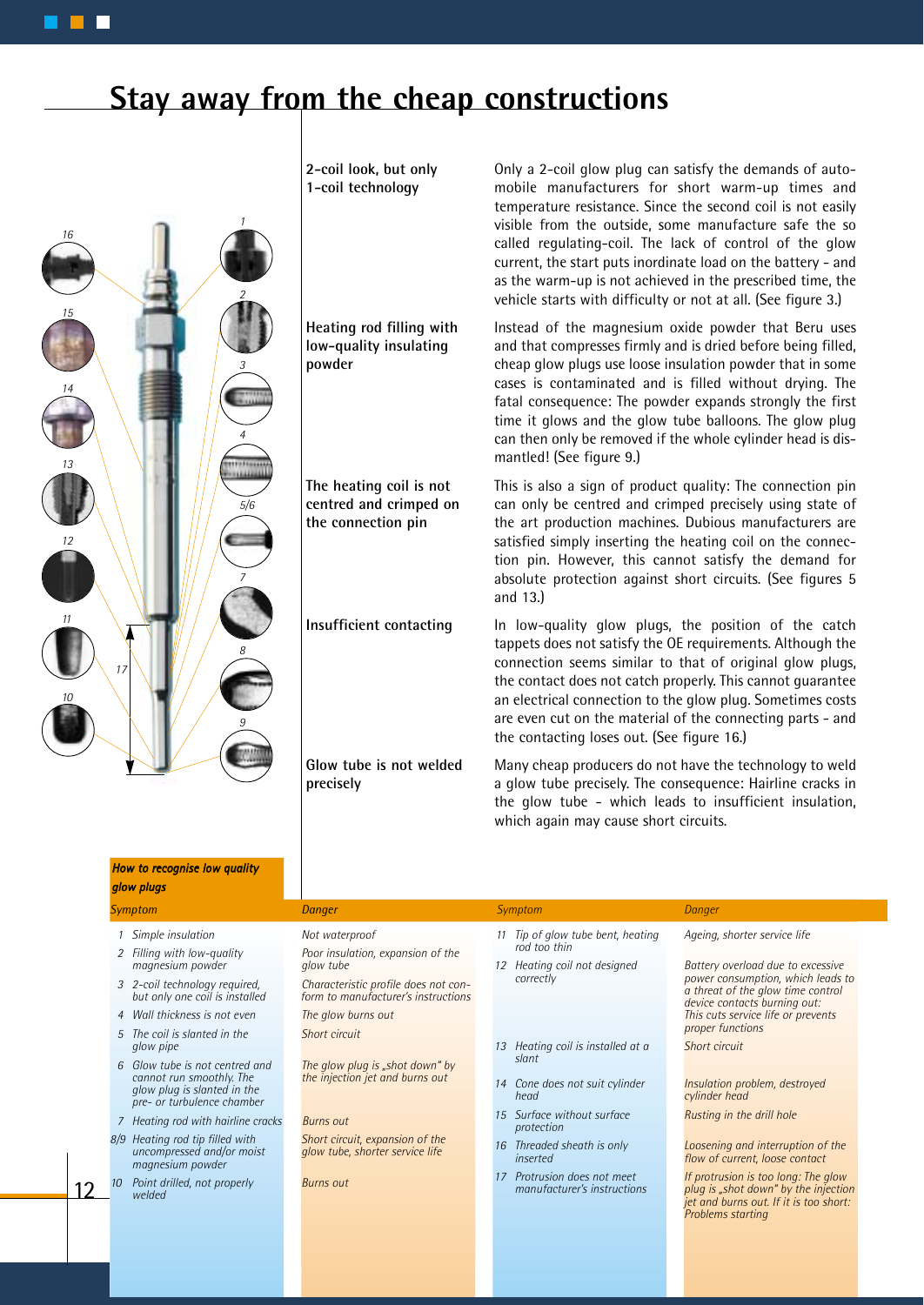### **Failure causes for sheathed glow plugs**

A diesel engine will start in warm and dry weather even if a glow plug is defective and only the other plugs pre-glow. Although the start is usually accompanied by an increased emission of pollutants and sometimes shuddering, the driver will not consciously notice these signs or may be unable to interpret them correctly. The nasty surprise then comes when it is cold or damp and the first night's frost arrives: The "source of heat" in the diesel engine no longer functions and at best it will start poorly and smoke -

although it is more probable that nothing will start. The following indicates typical damage and lists the various causes. This diagnostic aid guarantees a speedy remedy in most cases.

Beru guarantee: If none of the causes of failure listed here are possible, please send the defective plug to Beru AG, Ludwigsburg, for testing. Naturally, we will replace the plug if it is a material or manufacturing fault.

#### **Heating rod with folds and dents**



#### **Heating rod melted, melted through or broken**





#### **Tip of heating rod damaged**



#### **Connecting bolt broken, hexagonal bolt damaged**





#### *Causes:*

- *Break in the spiral caused by a) Operation with excessive*
- *voltage, e.g. with a starter aid b) Current applied too long by suspended relay*
- *c) Forbidden afterglow while engine is running*
- *d) Use of a non-afterglow-compatible glow plug*

#### *Possible remedies:*

- *a) Use starter aid with 12-Volt on-board network.*
- *b)/c) Check pre-glow system, replace glow time relay.*
- *d) Install afterglow-compatible glow plug.*

#### *Possible remedies:*

- *a) Set injection time precisely.*
- *b) Clean injection nozzles.*
- *c) Check jet profile.*

#### *Possible remedies:*

- *a) Check injection system, set the injection time precisely.*
- *b) Adhere to the tightening torque specified by the manufacturer when screwing in the glow plug.*

#### *Possible remedies:*

- *a) Tighten the current connecting nut with the torque spanner. Adhere to the tightening torque. Neither grease nor lubricate the thread.*
- *b) Tighten the plug with a suitable torque socket spanner. Adhere exactly to the specified tightening torque (this can be seen in vehicle manufacturer regulations).*

13

#### *Overheating of the heating rod due to a) Premature start of injection b) Nozzles blocked or clogged*

*with soot c) Engine damage, e.g. due to piston corrosion or valve* 

*Causes:*

*Causes:*

*rod due to*

*and breaks.*

*overheats.*

*Causes:*

*torque.*

- *breakage, etc. d) Dripping nozzles*
- **Piston rings blocked or stuck**

*Overheating of the heating* 

*b) Closed ring gap between the plug housing and the heating rod; too much heat dissipates out of the heating rod as a result, c) The regulating coil remains cold and allows too much current pass into the heating coil, which*

*a) Break in connecting bolt: The current connecting nut was tightened with excessive* 

*b) Damaged hexagonal bolt: Use of incorrect tools; the deformation of the plug creates a short-circuit between the housing and the round nut.*

*a) Premature start of injection, which overheats the heating rod and heating coil; the heating coil becomes brittle*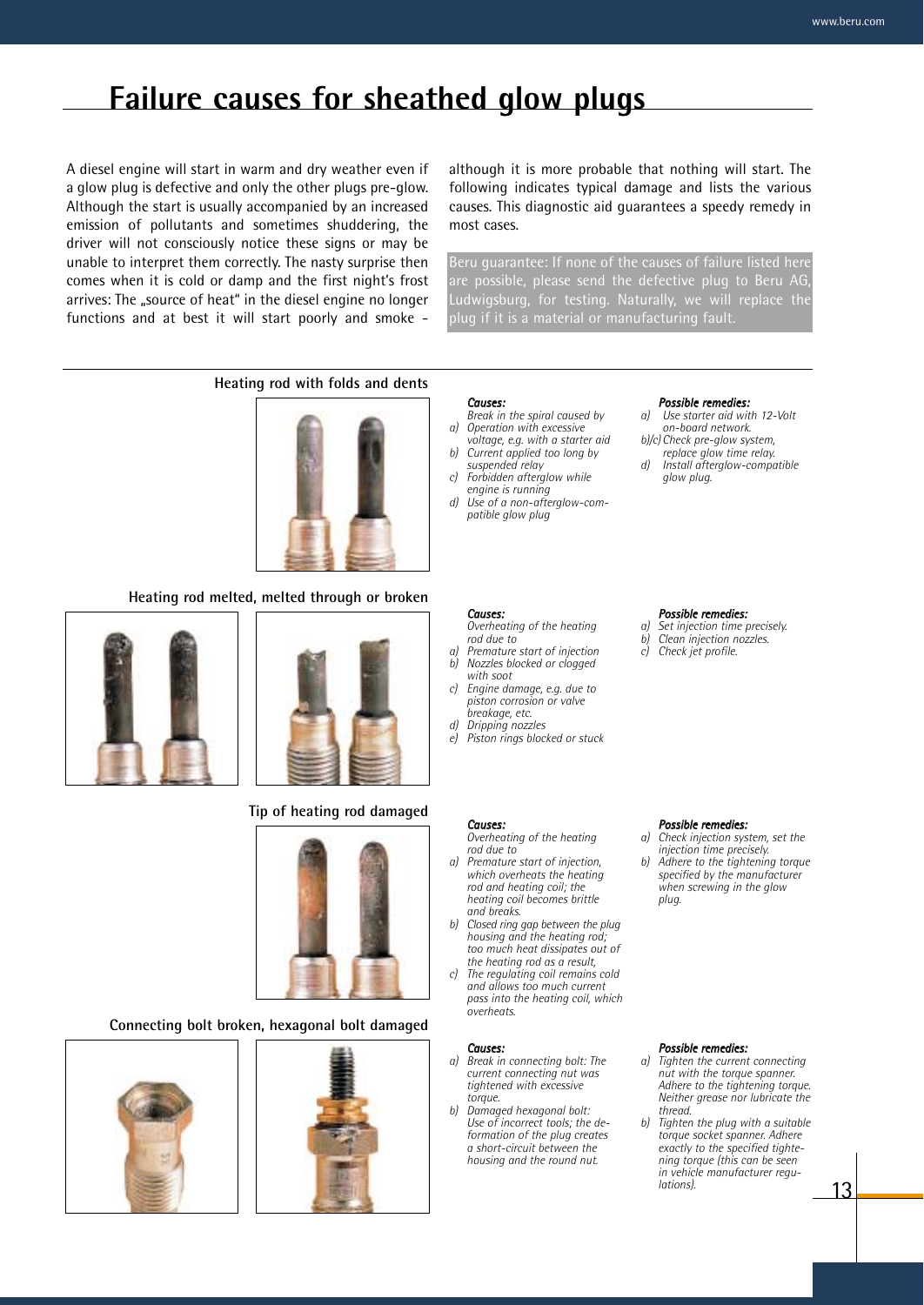### **Tips for the garage**

*The Beru glow plug test device should be an integral part of every garage.*



#### *Our tip:*

14

*Test the glow plugs every 75,000- 100,000 km with the glow plug fast tester. Replace the entire glow plug set if any one has a defect or only restricted functions.*

*Glow plug test device: Testing without removing the plugs*

**Test conditions**

#### **Test procedure**

The glow plug fast tester can be used to test 12 V sheathed glow plugs **(not ISS glow plugs, as they are designed for less than 11 Volt)** simply, reliably and quickly - individually, when installed and without starting the engine. The device measures the power consumption and the control.

■ Cooling during the glow process: The installed plug is cooled sufficiently by the cylinder head. If a dismantled glow plug is to be tested, it must be screwed into a cooling block or a dismantled cylinder head. Alternatively, the candle can be clamped lightly in a vice with the hexagon head.

- Source of voltage: 12-Volt battery or voltage constant
- 1. Unscrew the glow plug connections (power supply bar).
- 2. Attach the test device to the battery with the red clamp on the positive and the black clamp to the negative pole (or to the poles of the voltage constant accordingly). Attach the crocodile clip to the connecting bolt of the plug you wish to test.
- 3. Press button to start plug test. The glow plug is defect if the pointer remains in the red field; the plug is in full working order if it moves into the green field. Replace the defect plug. Test last approx. 14 seconds.
- 4. Test power supply. After the plug test, the working plug must also be tested for an interruption of power supply, a loose contact or a short circuit. It is only certain hat the plug functions fully if the full voltage is applied.

The power consumption of an intact sheathed glow plug is between 15 and 8 amperes after 20 seconds.

#### *How to get the diesel to start up quickly again*

| The problem                                  | The cause                                                                                        | The Beru solution                                                                                                                           |
|----------------------------------------------|--------------------------------------------------------------------------------------------------|---------------------------------------------------------------------------------------------------------------------------------------------|
| Smoking start, smoke develop-<br>ment        | The glow plug is too cold as it<br>has only one coil                                             | Use a glow plug in 2-coil technology (the heating and regulating coils<br>quarantee a higher temperature with a shorter warm-up time)       |
| Shuddering start phase                       | The glow plug has no control effect<br>or heat reserve                                           | Install Beru afterglow-compatible glow plugs for a better and faster<br>supply of heat                                                      |
| Battery-wearing, long start                  | The glow plug takes too long to<br>heat up, warm-up time too long                                |                                                                                                                                             |
| Engine starts difficulty and not<br>smoothly | The glow plug end temperature is<br>too low                                                      |                                                                                                                                             |
| Engine takes several attempts to<br>start    | The glow plug is defect                                                                          | Install a Beru GN glow plug that is aligned precisely to suit the engine<br>and the 3-phase glow system (pre-glow - start glow - afterglow) |
| Engine only starts very loudly and<br>stinks | The electrical values of the glow<br>plug are not set correctly                                  |                                                                                                                                             |
| The glow tube is melted or aged              | The wall thickness of the heating<br>rod is insufficient (often the case<br>in cheap glow plugs) |                                                                                                                                             |
| The glow tube has melted down                | The injection nozzle is defect                                                                   | Replace the nozzle holder with a Beru replaceable nozzle holder                                                                             |
|                                              |                                                                                                  |                                                                                                                                             |
|                                              |                                                                                                  |                                                                                                                                             |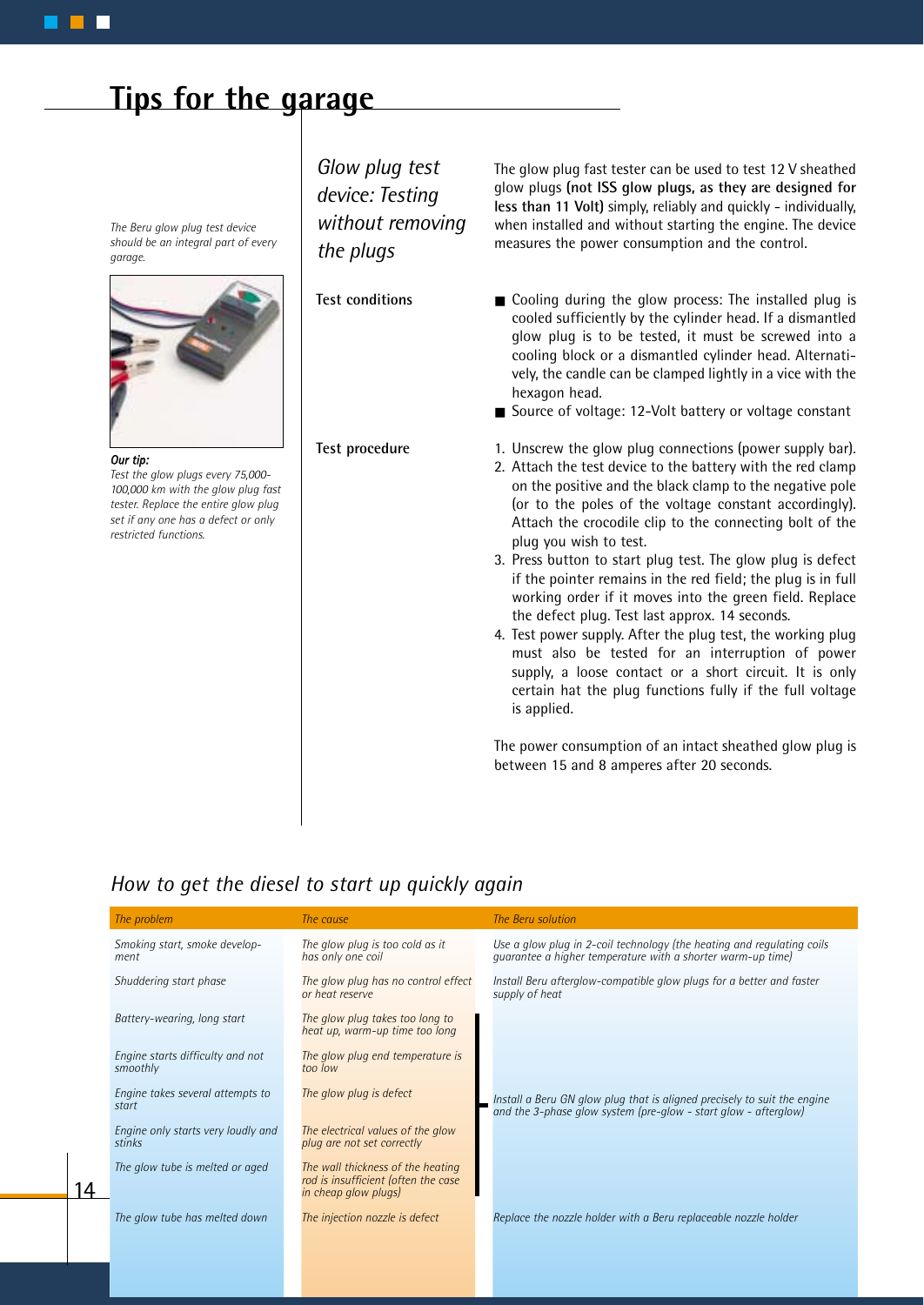### *Important when replacing glow plugs: Observe torques!* **Breakage torque**

 $\overline{'}$ 

 $\mathbf{L}$ 

*Inject multi-function oil here.*



*You can remove this combustion residue with the Beru reamer.*



*The Beru ring-ratchet-spanner (order no. 0 890 100 002): ideal to dismantle and assemble glow plugs, even in very tricky spots.*



*New: the Beru reamer - removes coking that may occur after "baking" between the glow plug and the cylinder head.*

Observe the breakage torque when dismantling glow plugs.

| Glow plug thread  | Breakage torque |
|-------------------|-----------------|
| 8 mm              | 20 Nm           |
| 10 mm             | $.35$ Nm        |
| $12 \, \text{mm}$ | 45 Nm           |
|                   |                 |

**the breakage torque has been reached?**

What should you do when On no account carry on turning - the glow plug could otherwise break. Instead, proceed according to the 3-point programme: heat up - release -unscrew:

- 1. Heat up: Run the engine until it is warm or apply current to the intact glow plug through a separate cable for 4-5 minutes - this heats up the glow plug and burns it free.
- 2. Release: Apply a generous quantity of anti-rust agent or multi-functional oil to the base of the thread and leave to work in for approx. 5 minutes.
- 3. Unscrew: Then start a new attempt to unscrew the plug and use suitable tools to release the glow plug from the cylinder head. (Do not exceed the maximum release torque - see table above. Make sure you stop before you reach the breakage torque, if necessary start a new attempt by applying heat.)

After the old glow plugs have been removed, make sure you clean the thread, the pin seat and the glow plug channel with a suitable tool (see below).

Observe the torque specified by the manufacturer when screwing in a new glow plug:

| Glow plug thread | Tightening torque |
|------------------|-------------------|
| M 8              | 10 Nm             |
| M 10             | $12 - 18$ Nm      |
| M 12             | $22 - 25$ Nm      |

Note: The tightening torque of the connecting nut must be taken into account when dealing with glow plugs with screw connection:

| Glow plug thread | Tightening torque |
|------------------|-------------------|
| M 4              | 2 Nm              |
| M 5              | 3 Nm              |

*The Beru reamer: for fast and secure cylinder head drilling*

**Tightening torque**

The cylinder head drill holes often have combustion residue or dirt particles, in particular after coking between the glow tube and the cylinder head. This coking can be removed simply and securely in cylinder head with 10 mm thread - with the Beru reamer (order no. 0 890 100 003).

**This is how it works:**

- Wipe the glow plug drill holes with a cloth.
- Grease the cutting edge of the reamer and screw into the cylinder head: The combustion residue sticks to the grease and is carried out when the tool is unscrewed.
- The new glow plug can then be installed without difficulty (please observe tightening torque!).